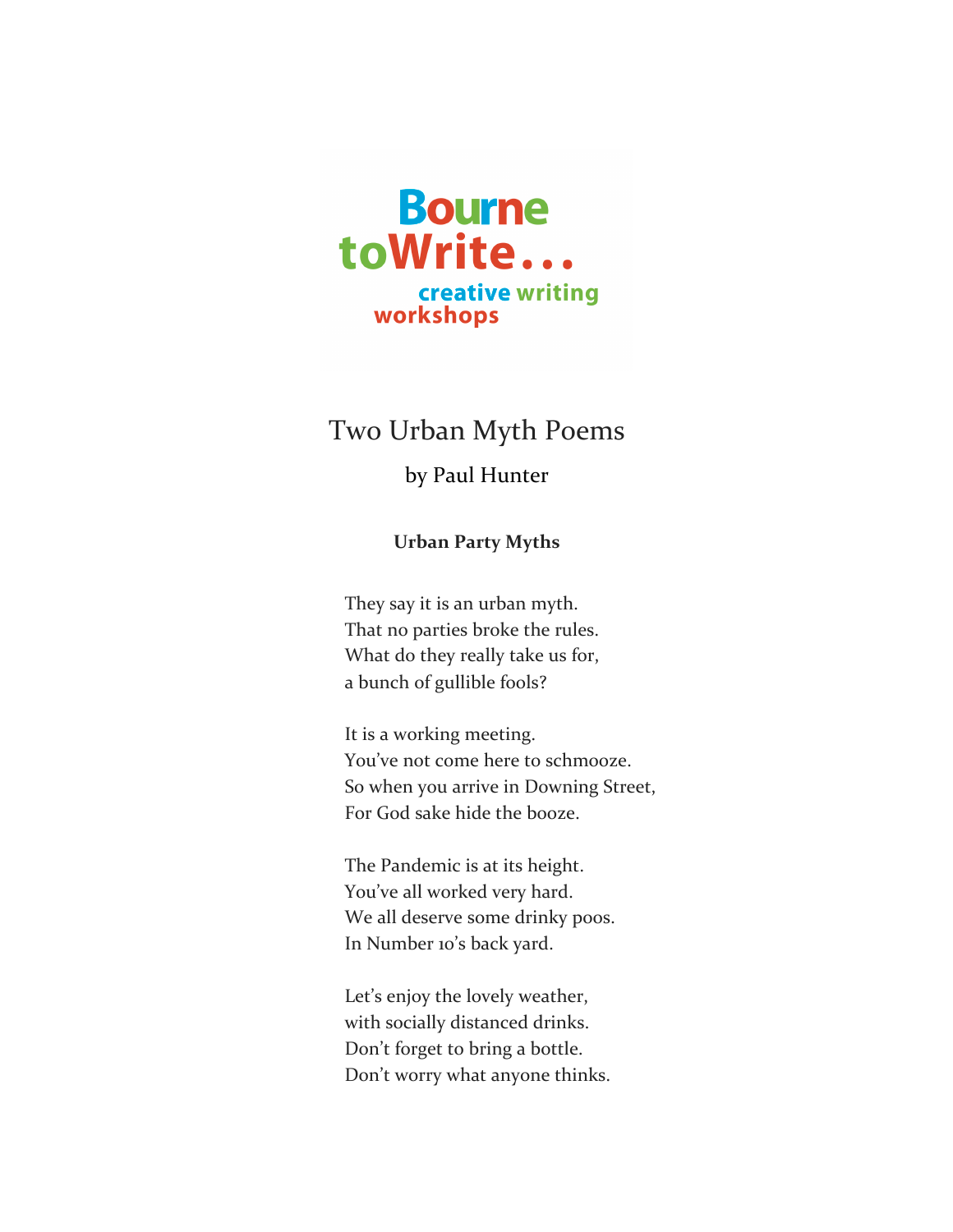Let's order lots of cheese and wine and maybe have some fizz. Don't forget the party games and organise a quiz.

Boris had a birthday. We know that much is true. Did they all wear silly hats and was the bunting blue?

We know there was a cake. Some say that there were two. So did they light the candles and sing Happy Birthday to you?

## **Witches and Warts**

They say it is an urban myth. They say it can't be true. But I have seen with my own eyes. This tale I'll tell to you.

I had an ugly wart, that had grown above my ring. I failed in all my attempts, to exterminate this thing.

He said he was descended, from the witches of Pendle Hill. And he could cure my wart, if I stood straight and still.

He took me gently by my hand and whispered words I could not hear. His eyes smiled to reassure, that there was nothing I should fear.